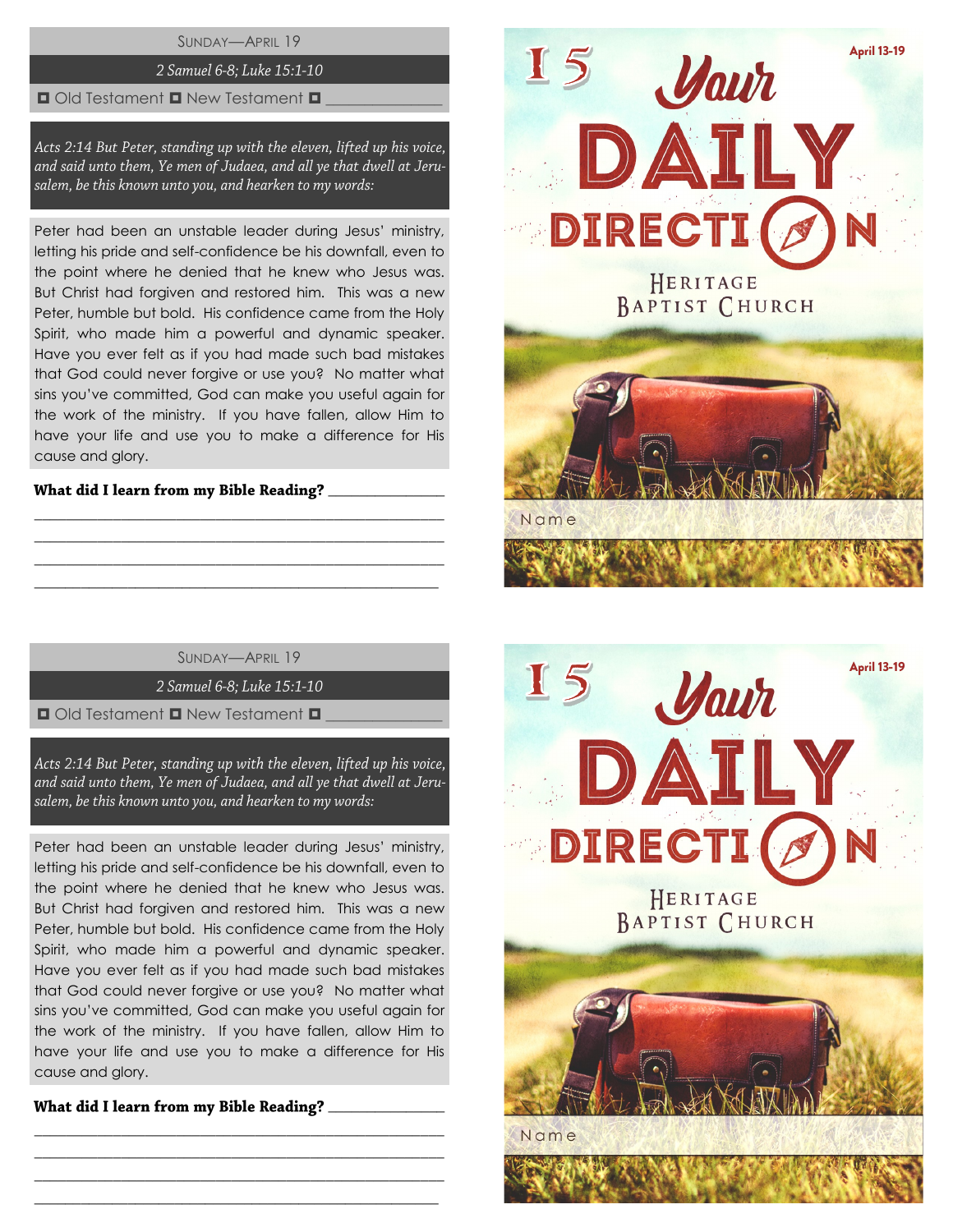MONDAY—APRIL 13

## 1 Samuel 22-24; Luke 12:1-31

### $\Box$  Old Testament  $\Box$  New Testament  $\Box$

Luke 24:13 And, behold, two of them went that same day to a village called Emmaus, which was from Jerusalem about threescore furlongs.

The followers returning to Emmaus at first missed the significance of history's greatest event because they were too focused on their disappointments and problems. In fact, they didn't recognize Jesus when He was walking beside them. To compound the problem, they were walking in the wrong direction—away from the fellowship of believers in Jerusalem. We are likely to miss Jesus and withdraw from the strength of believers when we become preoccupied with our dashed hopes and frustrated plans. Only when we are looking for Jesus in our midst will we experience the power and help He can bring.

## What did I learn from my Bible Reading?\_\_

SATURDAY—APRIL 18

# 2 Samuel 3-5; Luke 14:25-35

 $\Box$  Old Testament  $\Box$  New Testament  $\Box$ 

Ac 1:12 ¶ Then returned they unto Jerusalem from the mount called Olivet, which is from Jerusalem a sabbath day's journey. 13 And when they were come in, they went up into an upper room, where abode both Peter, and James, and John, and Andrew, Philip, and Thomas, Bartholomew, and Matthew, James the son of Alphaeus, and Simon Zelotes, and Judas the brother of James.

After Christ was taken up into Heaven, the disciples immediately returned to Jerusalem and had a prayer meeting. Jesus had said that they would be baptized with the Holy Spirit in the near future, so they waited and prayed. When you face a difficult task, an important decision, or a baffling dilemma, don't rush into the work and just hope it comes out the way it should. Instead, make your first step prayer for the Holy Spirit's power and guidance. We are so quick to be active and doing, yet we fail to realize the importance of giving God control and authority in the situation. He is allpowerful and all-wise! Trust in Him and lean upon His power.

#### \_\_\_\_\_\_\_\_\_\_\_\_\_\_\_

MONDAY—APRIL 13

\_\_\_\_\_\_\_\_\_\_\_\_\_\_\_\_\_\_\_\_\_\_\_\_\_\_\_\_\_\_\_\_\_\_\_\_\_\_\_\_\_\_\_\_\_\_\_\_\_\_\_\_ \_\_\_\_\_\_\_\_\_\_\_\_\_\_\_\_\_\_\_\_\_\_\_\_\_\_\_\_\_\_\_\_\_\_\_\_\_\_\_\_\_\_\_\_\_\_\_\_\_\_\_\_ \_\_\_\_\_\_\_\_\_\_\_\_\_\_\_\_\_\_\_\_\_\_\_\_\_\_\_\_\_\_\_\_\_\_\_\_\_\_\_\_\_\_\_\_\_\_\_\_\_\_\_\_ \_\_\_\_\_\_\_\_\_\_\_\_\_\_\_\_\_\_\_\_\_\_\_\_\_\_\_\_\_\_\_\_\_\_\_\_\_\_\_\_\_\_\_\_\_\_\_\_\_\_\_\_

1 Samuel 22-24; Luke 12:1-31

 $\Box$  Old Testament  $\Box$  New Testament  $\Box$ 

Luke 24:13 And, behold, two of them went that same day to a village called Emmaus, which was from Jerusalem about threescore furlongs.

The followers returning to Emmaus at first missed the significance of history's greatest event because they were too focused on their disappointments and problems. In fact, they didn't recognize Jesus when He was walking beside them. To compound the problem, they were walking in the wrong direction—away from the fellowship of believers in Jerusalem. We are likely to miss Jesus and withdraw from the strength of believers when we become preoccupied with our dashed hopes and frustrated plans. Only when we are looking for Jesus in our midst will we experience the power and help He can bring.

\_\_\_\_\_\_\_\_\_\_\_\_\_\_\_\_\_\_\_\_\_\_\_\_\_\_\_\_\_\_\_\_\_\_\_\_\_\_\_\_\_\_\_\_\_\_\_\_\_\_\_\_ \_\_\_\_\_\_\_\_\_\_\_\_\_\_\_\_\_\_\_\_\_\_\_\_\_\_\_\_\_\_\_\_\_\_\_\_\_\_\_\_\_\_\_\_\_\_\_\_\_\_\_\_ \_\_\_\_\_\_\_\_\_\_\_\_\_\_\_\_\_\_\_\_\_\_\_\_\_\_\_\_\_\_\_\_\_\_\_\_\_\_\_\_\_\_\_\_\_\_\_\_\_\_\_\_ \_\_\_\_\_\_\_\_\_\_\_\_\_\_\_\_\_\_\_\_\_\_\_\_\_\_\_\_\_\_\_\_\_\_\_\_\_\_\_\_\_\_\_\_\_\_\_\_\_\_\_\_

What did I learn from my Bible Reading?\_\_\_

SATURDAY—APRIL 18

\_\_\_\_\_\_\_\_\_\_\_\_\_\_\_\_\_\_\_\_\_\_\_\_\_\_\_\_\_\_\_\_\_\_\_\_\_\_\_\_\_\_\_\_\_\_\_\_\_\_\_\_ \_\_\_\_\_\_\_\_\_\_\_\_\_\_\_\_\_\_\_\_\_\_\_\_\_\_\_\_\_\_\_\_\_\_\_\_\_\_\_\_\_\_\_\_\_\_\_\_\_\_\_\_ \_\_\_\_\_\_\_\_\_\_\_\_\_\_\_\_\_\_\_\_\_\_\_\_\_\_\_\_\_\_\_\_\_\_\_\_\_\_\_\_\_\_\_\_\_\_\_\_\_\_\_\_ \_\_\_\_\_\_\_\_\_\_\_\_\_\_\_\_\_\_\_\_\_\_\_\_\_\_\_\_\_\_\_\_\_\_\_\_\_\_\_\_\_\_\_\_\_\_\_\_\_\_\_\_

2 Samuel 3-5; Luke 14:25-35

 $\Box$  Old Testament  $\Box$  New Testament  $\Box$ 

Ac 1:12 ¶ Then returned they unto Jerusalem from the mount called Olivet, which is from Jerusalem a sabbath day's journey. 13 And when they were come in, they went up into an upper room, where abode both Peter, and James, and John, and Andrew, Philip, and Thomas, Bartholomew, and Matthew, James the son of Alphaeus, and Simon Zelotes, and Judas the brother of James.

After Christ was taken up into Heaven, the disciples immediately returned to Jerusalem and had a prayer meeting. Jesus had said that they would be baptized with the Holy Spirit in the near future, so they waited and prayed. When you face a difficult task, an important decision, or a baffling dilemma, don't rush into the work and just hope it comes out the way it should. Instead, make your first step prayer for the Holy Spirit's power and guidance. We are so quick to be active and doing, yet we fail to realize the importance of giving God control and authority in the situation. He is allpowerful and all-wise! Trust in Him and lean upon His power.

\_\_\_\_\_\_\_\_\_\_\_\_\_\_\_\_\_\_\_\_\_\_\_\_\_\_\_\_\_\_\_\_\_\_\_\_\_\_\_\_\_\_\_\_\_\_\_\_\_\_\_\_ \_\_\_\_\_\_\_\_\_\_\_\_\_\_\_\_\_\_\_\_\_\_\_\_\_\_\_\_\_\_\_\_\_\_\_\_\_\_\_\_\_\_\_\_\_\_\_\_\_\_\_\_ \_\_\_\_\_\_\_\_\_\_\_\_\_\_\_\_\_\_\_\_\_\_\_\_\_\_\_\_\_\_\_\_\_\_\_\_\_\_\_\_\_\_\_\_\_\_\_\_\_\_\_\_ \_\_\_\_\_\_\_\_\_\_\_\_\_\_\_\_\_\_\_\_\_\_\_\_\_\_\_\_\_\_\_\_\_\_\_\_\_\_\_\_\_\_\_\_\_\_\_\_\_\_\_\_

What did I learn from my Bible Reading? \_\_\_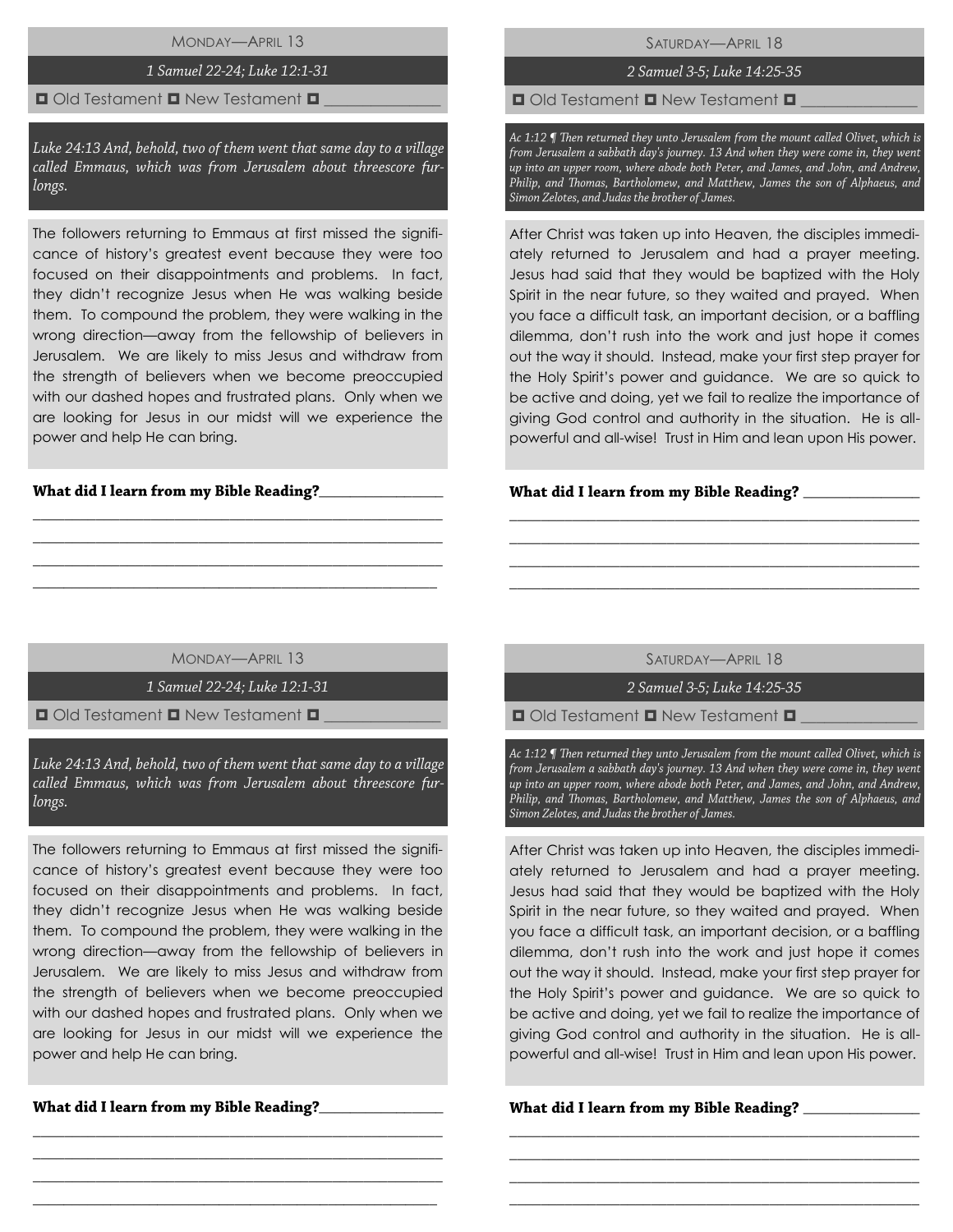FRIDAY—APRIL 17

## 2 Samuel 1-2; Luke 14:1-24

## $\Box$  Old Testament  $\Box$  New Testament  $\Box$

Acts 1:16 Men and brethren, this scripture must needs have been fulfilled, which the Holy Ghost by the mouth of David spake before concerning Judas, which was guide to them that took Jesus. 17 For he was numbered with us, and had obtained part of this ministry.

How could someone who had been with Jesus daily betray Him? Judas had received the same calling and teaching as everyone else, but he had chosen to reject Christ. Judas hardened his heart and joined in the plot with Jesus' enemies to put Him to death. Judas remained unrepentant to the end, and he finally committed suicide. Although Jesus predicted this would happen, it was Judas' choice. Those privileged to be close to the truth are not necessarily committed to the truth itself. In betraying Jesus, Judas made the greatest mistake in history. Judas didn't lose his relationship with Jesus, he never had one to begin with. Are you one of Christ's faithful followers or an uncommitted pretender?

## What did I learn from my Bible Reading? \_\_\_

TUESDAY—APRIL 14

# 1 Samuel 25-26; Luke 12:32-59

 $\Box$  Old Testament  $\Box$  New Testament  $\Box$ 

Luke 24:25 Then he said unto them, O fools, and slow of heart to believe all that the prophets have spoken:

Even though these Jewish men knew the biblical prophecies well, they failed to understand that Christ's suffering was His path to glory. They could not understand why God had not intervened to save Jesus from the cross. They were so caught up in the world's admiration of political power and military might that they were blind to God's kingdom values—that the last shall be first, and that life grows from death. The world has not changed its values. The suffering servant is no more popular today than he was 2,000 years ago. We must learn to confront he values of our culture and put our faith in the ways of Jesus.

## **\_**\_\_\_\_\_\_\_\_\_\_\_\_\_\_\_

FRIDAY—APRIL 17

\_\_\_\_\_\_\_\_\_\_\_\_\_\_\_\_\_\_\_\_\_\_\_\_\_\_\_\_\_\_\_\_\_\_\_\_\_\_\_\_\_\_\_\_\_\_\_\_\_\_\_\_ \_\_\_\_\_\_\_\_\_\_\_\_\_\_\_\_\_\_\_\_\_\_\_\_\_\_\_\_\_\_\_\_\_\_\_\_\_\_\_\_\_\_\_\_\_\_\_\_\_\_\_\_ \_\_\_\_\_\_\_\_\_\_\_\_\_\_\_\_\_\_\_\_\_\_\_\_\_\_\_\_\_\_\_\_\_\_\_\_\_\_\_\_\_\_\_\_\_\_\_\_\_\_\_\_ \_\_\_\_\_\_\_\_\_\_\_\_\_\_\_\_\_\_\_\_\_\_\_\_\_\_\_\_\_\_\_\_\_\_\_\_\_\_\_\_\_\_\_\_\_\_\_\_\_\_\_\_

2 Samuel 1-2; Luke 14:1-24

 $\Box$  Old Testament  $\Box$  New Testament  $\Box$ 

Acts 1:16 Men and brethren, this scripture must needs have been fulfilled, which the Holy Ghost by the mouth of David spake before concerning Judas, which was guide to them that took Jesus. 17 For he was numbered with us, and had obtained part of this ministry.

How could someone who had been with Jesus daily betray Him? Judas had received the same calling and teaching as everyone else, but he had chosen to reject Christ. Judas hardened his heart and joined in the plot with Jesus' enemies to put Him to death. Judas remained unrepentant to the end, and he finally committed suicide. Although Jesus predicted this would happen, it was Judas' choice. Those privileged to be close to the truth are not necessarily committed to the truth itself. In betraying Jesus, Judas made the greatest mistake in history. Judas didn't lose his relationship with Jesus, he never had one to begin with. Are you one of Christ's faithful followers or an uncommitted pretender?

\_\_\_\_\_\_\_\_\_\_\_\_\_\_\_\_\_\_\_\_\_\_\_\_\_\_\_\_\_\_\_\_\_\_\_\_\_\_\_\_\_\_\_\_\_\_\_\_\_\_\_\_ \_\_\_\_\_\_\_\_\_\_\_\_\_\_\_\_\_\_\_\_\_\_\_\_\_\_\_\_\_\_\_\_\_\_\_\_\_\_\_\_\_\_\_\_\_\_\_\_\_\_\_\_ \_\_\_\_\_\_\_\_\_\_\_\_\_\_\_\_\_\_\_\_\_\_\_\_\_\_\_\_\_\_\_\_\_\_\_\_\_\_\_\_\_\_\_\_\_\_\_\_\_\_\_\_ \_\_\_\_\_\_\_\_\_\_\_\_\_\_\_\_\_\_\_\_\_\_\_\_\_\_\_\_\_\_\_\_\_\_\_\_\_\_\_\_\_\_\_\_\_\_\_\_\_\_\_\_

What did I learn from my Bible Reading?

TUESDAY—APRIL 14

\_\_\_\_\_\_\_\_\_\_\_\_\_\_\_\_\_\_\_\_\_\_\_\_\_\_\_\_\_\_\_\_\_\_\_\_\_\_\_\_\_\_\_\_\_\_\_\_\_\_\_\_ \_\_\_\_\_\_\_\_\_\_\_\_\_\_\_\_\_\_\_\_\_\_\_\_\_\_\_\_\_\_\_\_\_\_\_\_\_\_\_\_\_\_\_\_\_\_\_\_\_\_\_\_ \_\_\_\_\_\_\_\_\_\_\_\_\_\_\_\_\_\_\_\_\_\_\_\_\_\_\_\_\_\_\_\_\_\_\_\_\_\_\_\_\_\_\_\_\_\_\_\_\_\_\_\_ \_\_\_\_\_\_\_\_\_\_\_\_\_\_\_\_\_\_\_\_\_\_\_\_\_\_\_\_\_\_\_\_\_\_\_\_\_\_\_\_\_\_\_\_\_\_\_\_\_\_\_\_

1 Samuel 25-26; Luke 12:32-59

 $\Box$  Old Testament  $\Box$  New Testament  $\Box$ 

Luke 24:25 Then he said unto them, O fools, and slow of heart to believe all that the prophets have spoken:

Even though these Jewish men knew the biblical prophecies well, they failed to understand that Christ's suffering was His path to glory. They could not understand why God had not intervened to save Jesus from the cross. They were so caught up in the world's admiration of political power and military might that they were blind to God's kingdom values—that the last shall be first, and that life grows from death. The world has not changed its values. The suffering servant is no more popular today than he was 2,000 years ago. We must learn to confront he values of our culture and put our faith in the ways of Jesus.

\_\_\_\_\_\_\_\_\_\_\_\_\_\_\_\_\_\_\_\_\_\_\_\_\_\_\_\_\_\_\_\_\_\_\_\_\_\_\_\_\_\_\_\_\_\_\_\_\_\_\_\_ \_\_\_\_\_\_\_\_\_\_\_\_\_\_\_\_\_\_\_\_\_\_\_\_\_\_\_\_\_\_\_\_\_\_\_\_\_\_\_\_\_\_\_\_\_\_\_\_\_\_\_\_ \_\_\_\_\_\_\_\_\_\_\_\_\_\_\_\_\_\_\_\_\_\_\_\_\_\_\_\_\_\_\_\_\_\_\_\_\_\_\_\_\_\_\_\_\_\_\_\_\_\_\_\_ \_\_\_\_\_\_\_\_\_\_\_\_\_\_\_\_\_\_\_\_\_\_\_\_\_\_\_\_\_\_\_\_\_\_\_\_\_\_\_\_\_\_\_\_\_\_\_\_\_\_\_\_

**\_**\_\_\_\_\_\_\_\_\_\_\_\_\_\_\_